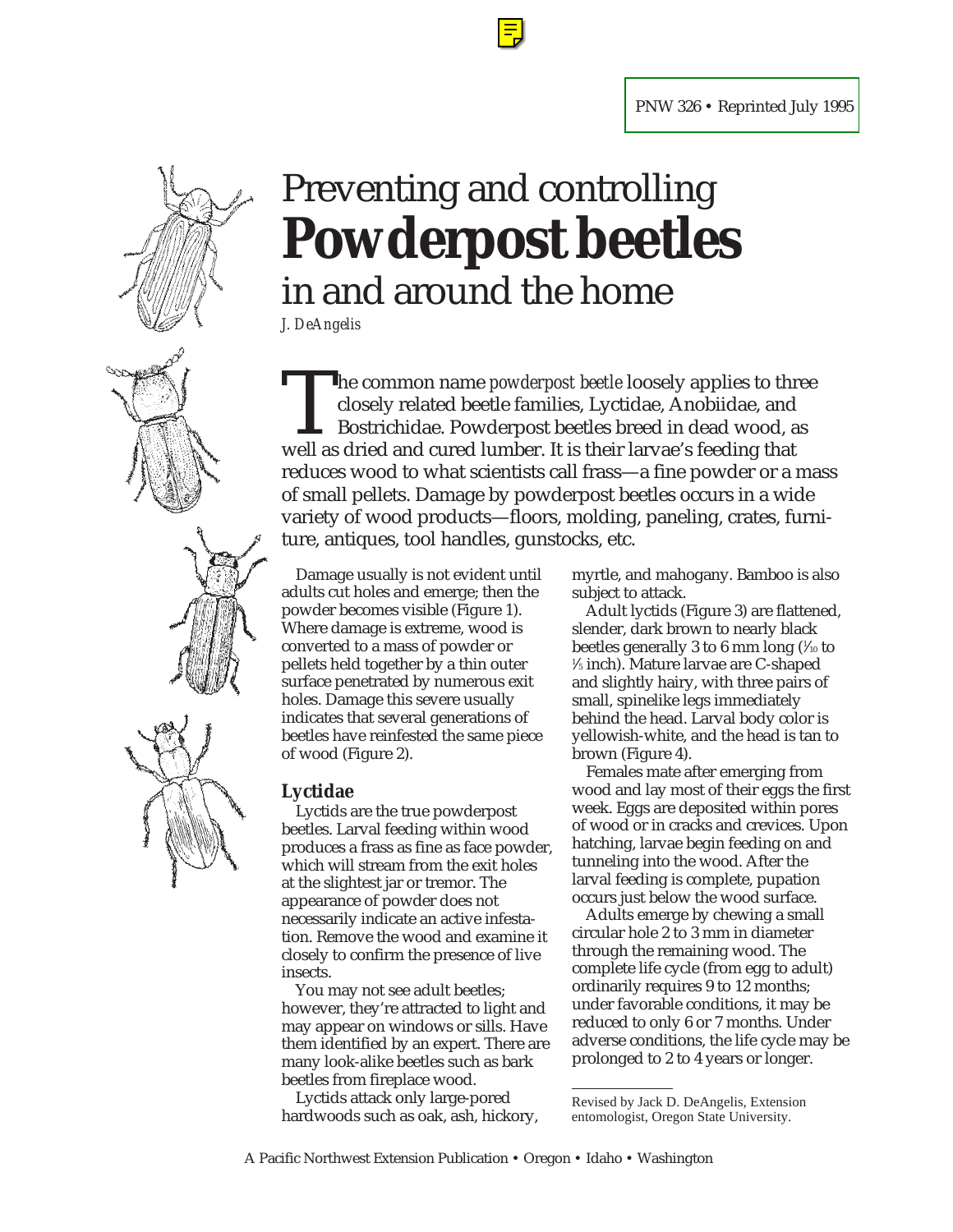

*Figure 1.—Anobiid powderpost-beetle damage. Figure 2.—Lyctid powderpost-beetle damage.*



### **Anobiidae**

Anobiid powderpost beetles attack sapwood but only rarely heartwood. Unlike the lyctids, anobiids reduce wood to pellets, instead of a fine powder.

Adults range from 3 to 7 mm long, and their slender, cylindrical bodies generally are reddish-brown to nearly black. In most anobiid species, the head is bent downwards, and the eyes are not visible when viewed from above (Figure 5). The larvae, similar to lyctid larvae, are C-shaped and nearly white except for a darkened head capsule (Figure 6).

The life cycle of anobiids may require 2 to 3 years for completion, depending on the prevailing temperature and condition of the wood. Adult exit holes are round and range from 1.6 to 3 mm in diameter.

An important member of this family is the native powderpost beetle, *Hadrobregmus gibbicollis* (LeConte). This beetle is most abundant along the coast, where it commonly attacks unpainted Douglas-fir timber in barns and bridges and the basement timbers of dwellings. Greatest damage usually is confined to the lower portion of structures.

The frass of anobiids is tightly packed in the galleries (feeding areas). It is not powdery but composed largely of tiny fecal pellets that

give the frass a slightly gritty feel. Once the sapwood is consumed, infestations may die out. If there are large numbers of exit holes and frass is bright and light-colored like freshly sawed wood, the infestation is old and active.

In the Pacific Northwest, anobiids are most common in unheated or infrequently heated buildings. They do best in wood with a moisture content above 14 percent. Coastal second homes, wooden shelters or buildings in rest areas, bridges, etc. are all susceptible to attack.

### **Bostrichidae**

Bostrichids are most abundant in the tropics, so they're not as important as the lyctids and anobiids in temperate regions. However, some species do attack wood in the Pacific Northwest. Most bostrichids feed on the sapwood of hardwoods, but a few also attack conifers.

Bostrichid adults typically are 3 to 6 mm long, with slender, cylindrical bodies. Their reddish-brown to black color is similar to other powderpost beetles. The head projects downward as in species of anobiids, and the eyes are not visible from above.

The segment immediately behind the head often bears numerous short spines that produce a rasplike appearance (Figure 7). The larvae are also C-shaped grubs; however, in this family, the segments immediately behind the head are much wider than the segments near the tail end (Figure 8).

An exception to the general appearance of adults of this family is the

*Figure 3.—Adult lyctid.*



*Figure 4.—Lyctid larva.*



*Figure 5.—Adult anobiid.*



*Figure 6.—Anobiid larva.*

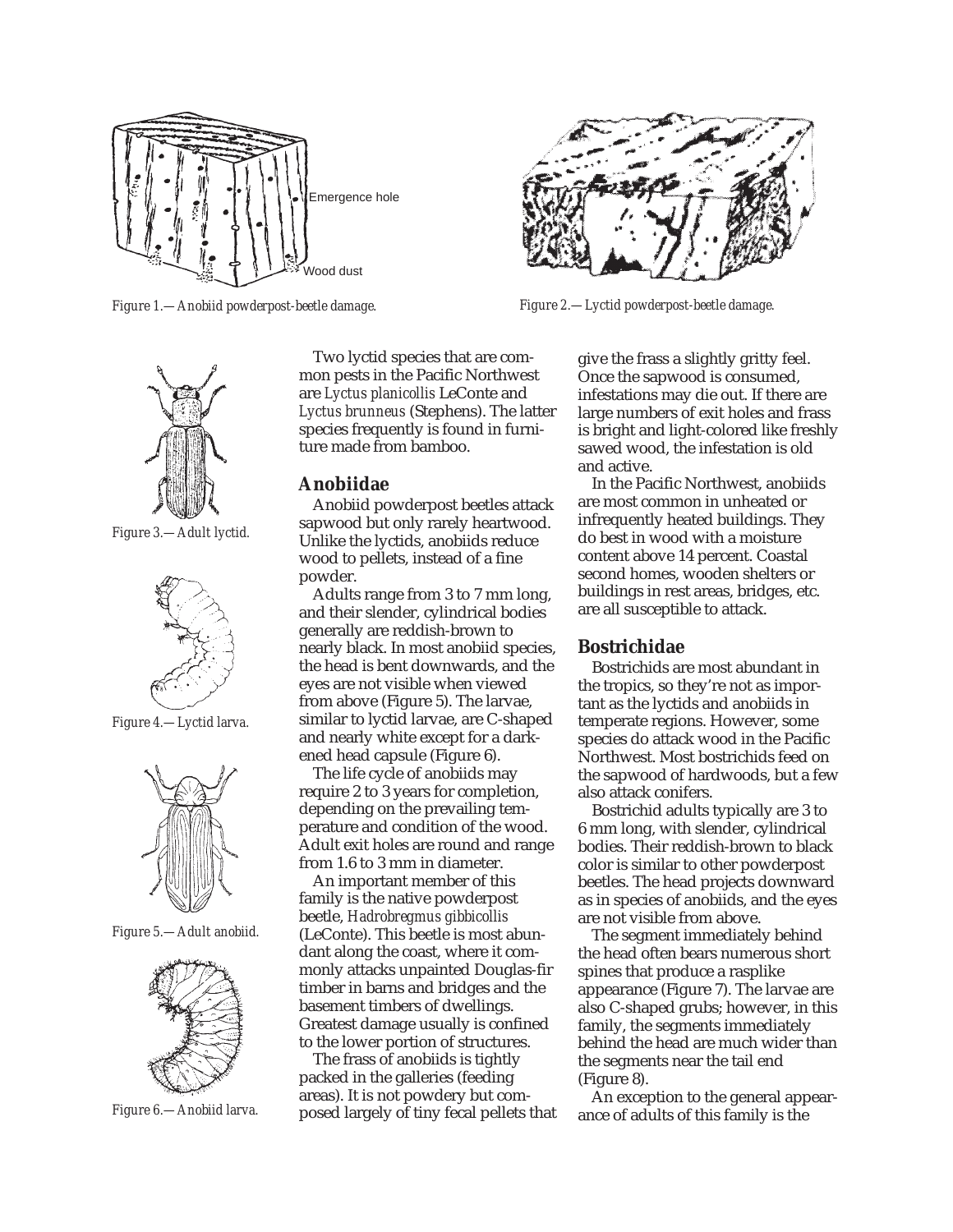"black polycaon beetle," *Polycaon stoutii* (LeConte). This coal-black bostrichid is 12 to 25 mm long, and its prominent head extends forward. The segment immediately behind the head does not have a spiny surface (Figure 9).

The bostrichid life cycle is similar to that of other powderpost beetles, but its egg-depositing behavior is unique. Female beetles bore into wood and prepare "egg tunnels" instead of laying eggs in pores or cracks on the wood surface.

The frass of bostrichids is meal-like and contains no pellets. It is tightly packed in the galleries and does not sift out of the wood easily.

Although they're found occasionally, the bostrichids are not considered a serious pest of structures in the Pacific Northwest. When problems occur, they originate in hardwoods shipped from other more susceptible parts of the country or from other countries. Many of the species do not infest wood after it has been seasoned, so damage is limited to that inflicted by the first generation.

The black polycaon beetle attacks any softwood and several hardwoods. It sometimes burrows into the softwood interior of certain multiple-ply veneers, and it produces damage that may not be noted until adult beetles bore through to the surface of panels that have been made into furniture.

*Dinoderus minutus* (Farbicius), the bamboo powderpost beetle, is found in baskets, picture frames, furniture, and other bamboo material imported from the Orient.

# **Prevention and control**

Most powderpost beetle infestations are present in wood or wood products before purchase. Infestations are discovered when new adult emergence holes or powdery frass form on finished wood products. Therefore, prevention and control should begin at the lumber mill and continue in lumberyards, builders' lots, and other areas where wood or

wood products are stored and manufactured.

Once you discover an infestation, there are steps to eliminate the infestation and prevent reinfestation and further damage. Base your decision to use one or more of the control measures described below on the value, size, and use of your infested wood.

## **Painting or coating the surface**

Before the female powderpost beetle lays an egg (or begins egg tunneling, as with the bostrichids), she first "tastes" the wood to determine whether it contains enough starch and sugar to nourish her offspring. If you coat the surface with paraffin wax, varnish, shellac, or paint, you'll prevent "tasting," and eggs will not be laid.

Larvae already in the wood at the time of coating will continue their development, but you'll have minimized the possibility of reinfestation by a new generation of beetles. It's also recommended that you patch all existing holes before you apply any surface treatment.

## **Freezing**

You can place small wooden articles, and even infested furniture, in a home freezer or large walk-in freezer to kill existing beetles and grubs in the wood. To sufficiently reduce temperatures within infested wood, keep these articles in the freezer (at or below 0°F) for at least 48 hours.

## **Insecticides and fumigation**

Some homeowners may wish to employ a professional pesticide applicator to control infestations by using an insecticide or fumigant. These treatments may be expensive, and you should consider the value of the infested articles before you begin such treatment.

# **For further reading**

*Anobiid Beetles in Structures,* EB 1577, by Daniel A. Suomi (Washington State University, Pullman, 1991).



*Figure 7.—Adult bostrichid.*



*Figure 8.—Bostrichid larva.*



*Figure 9.—Adult black polycaon beetle.*